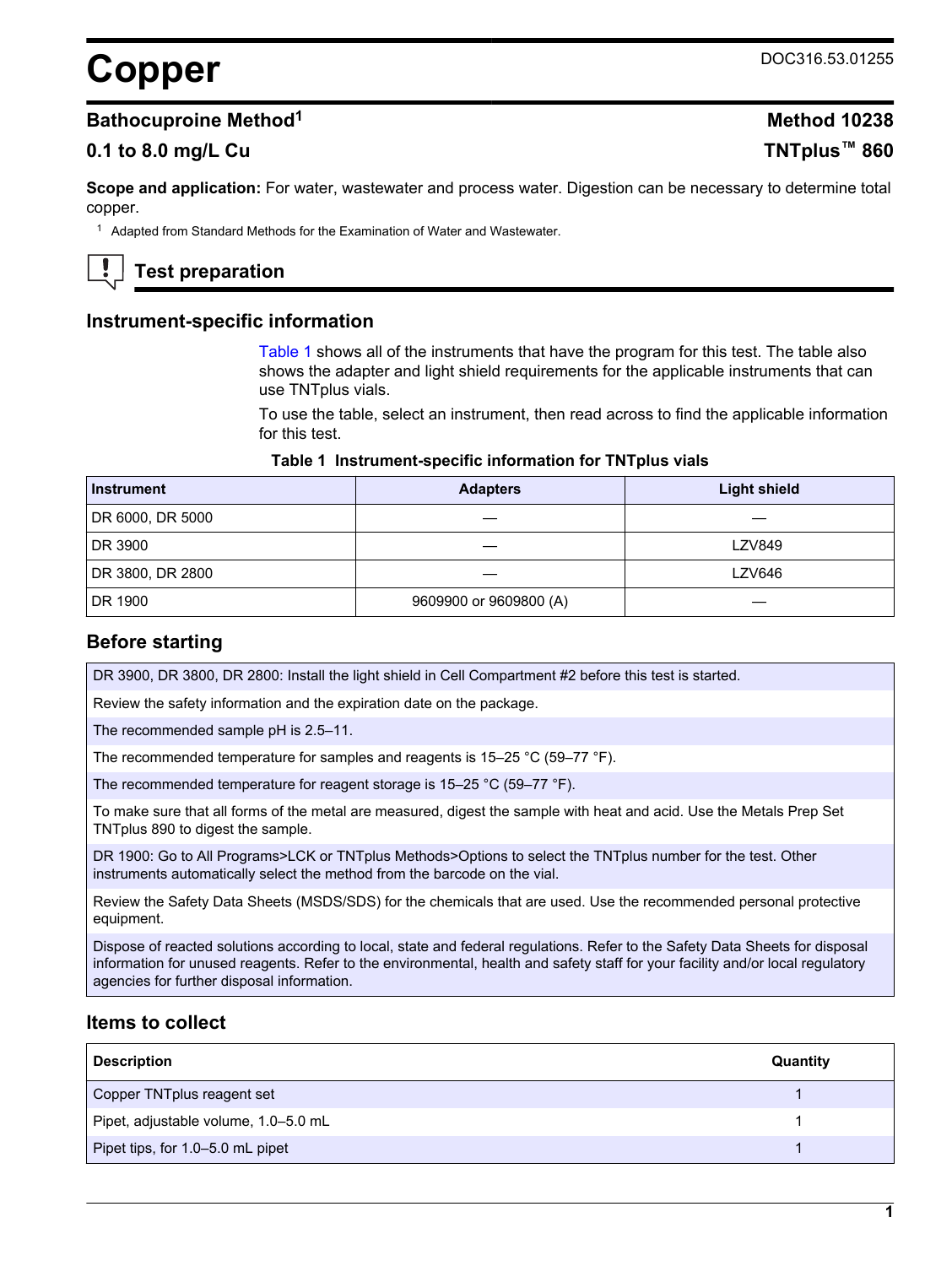Refer to [Consumables and replacement items](#page-2-0) on page 3 for order information.

# **Sample collection and storage**

- Collect samples in clean glass or plastic bottles that have been cleaned with 6 N (1:1) hydrochloric acid and rinsed with deionized water.
- To preserve samples for later analysis, adjust the sample pH to less than 2 with concentrated nitric acid (approximately 2 mL per liter). No acid addition is necessary if the sample is tested immediately.
- To determine dissolved copper, filter the sample before the acid addition.
- Keep the preserved samples at room temperature for a maximum of 6 months.
- Before analysis, adjust the pH to 4–6 with 8 N potassium hydroxide. Do not exceed pH 6 to prevent a copper precipitate.
- Correct the test result for the dilution caused by the volume additions.

# **Test procedure**



03:00



**1.** Use a pipet to add 2.0 mL of sample to the test vial.



**5.** DR 1900 only: Select program 860. Refer to [Before starting](#page-0-1) on page 1.

**2.** Tighten the cap on the vial and invert until completely mixed.



**3.** Start the reaction time of 3 minutes.

**4.** When the timer expires, clean the vial.



**6.** Insert the vial into the cell holder. DR 1900 only: Push **READ**. Results show in mg/L Cu.

**Interferences**

[Table 2](#page-2-1) shows that the ions and levels were individually examined to the given concentrations and do not cause interference. No cumulative effects or influences of other ions were found.

Higher amounts of iron and chromium can cause high-bias results. Undissolved copper contained in complexes is only found after digestion.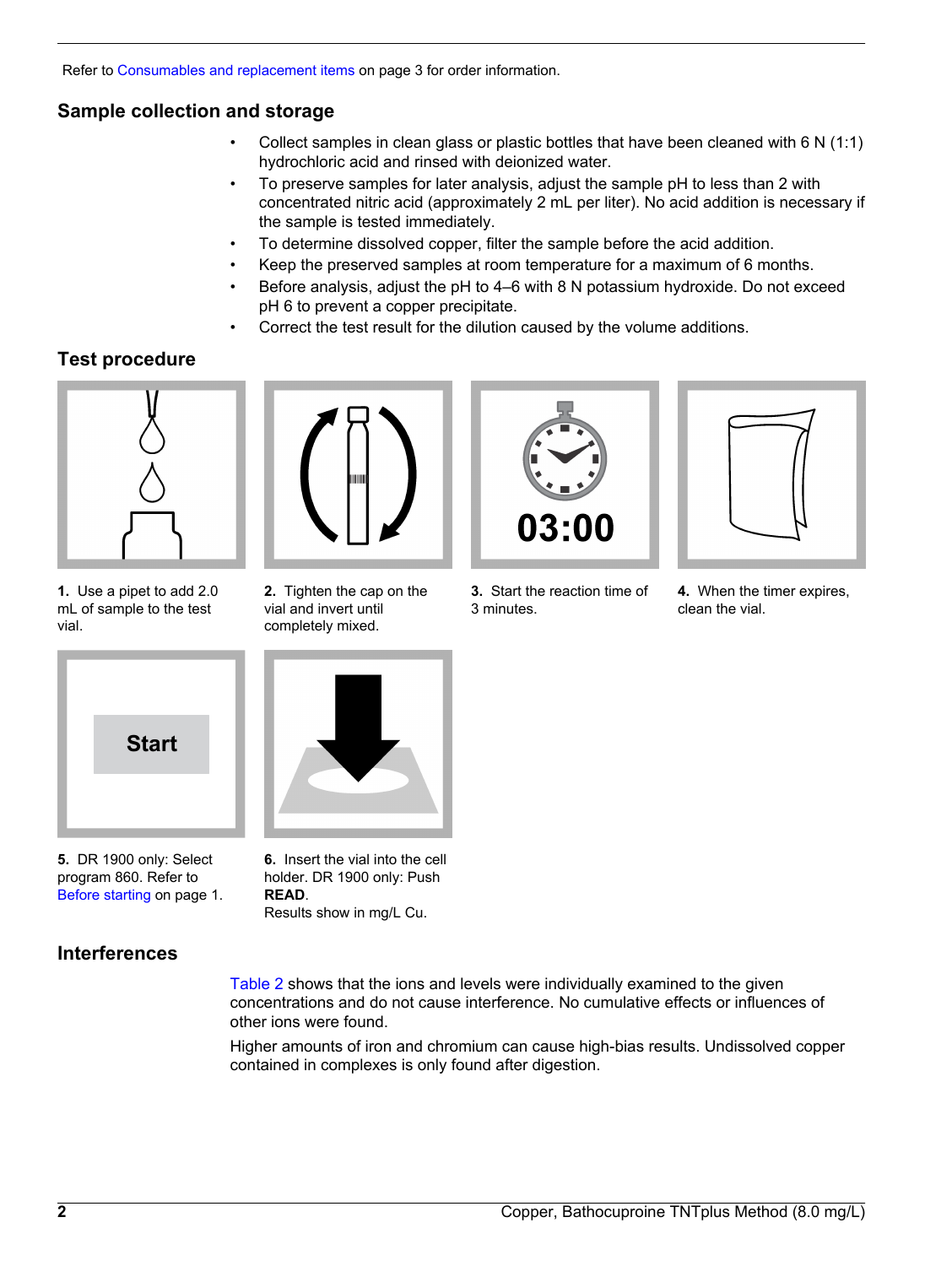#### **Table 2 Interfering substances**

<span id="page-2-1"></span>

| <b>Interfering substance</b>                                                                                                                                                                  | Interference level |
|-----------------------------------------------------------------------------------------------------------------------------------------------------------------------------------------------|--------------------|
| $Sn^{2+}$ , Hg <sup>2+</sup>                                                                                                                                                                  | 5 mg/L             |
| $Fe2+, Fe3+$                                                                                                                                                                                  | $15$ mg/L          |
| $Cr^{3+}$ . $Cr^{6+}$                                                                                                                                                                         | 25 mg/L            |
| $Zn^{2+}$ , Cd <sup>2+</sup> , Ni <sup>2+</sup> , Pb <sup>2+</sup>                                                                                                                            | 50 mg/L            |
| $Mg^{2+}$ , K <sup>+</sup> , Na <sup>+</sup> , NH <sub>4</sub> <sup>+</sup> , Ca <sup>2+</sup> , PO <sub>4</sub> <sup>3-</sup> , CO <sub>3</sub> <sup>2-</sup> , NO <sub>2</sub> <sup>-</sup> | 500 mg/L           |
| Cl <sup>-</sup> ), $NO_3^-$ , $SO_4^2$ -                                                                                                                                                      | 1000 mg/L          |

# **Accuracy check**

## **Standard solution method**

Use the standard solution method to validate the test procedure, the reagents and the instrument.

Items to collect:

- 100-mg/L Copper Standard Solution
- 100-mL volumetric flask, Class A
- 4-mL volumetric pipet, Class A and pipet filler safety bulb
- Deionized water
- **1.** Prepare a 4.0-mg/L copper standard solution as follows:
	- **a.** Use a pipet to add 4.0 mL of a 100-mg/L copper standard solution into the volumetric flask.
	- **b.** Dilute to the mark with deionized water. Mix well. Prepare this solution daily.
- **2.** Use the test procedure to measure the concentration of the prepared standard solution.
- **3.** Compare the expected result to the actual result.

*Note: The factory calibration can be adjusted slightly with the standard adjust option so that the instrument shows the expected value of the standard solution. The adjusted calibration is then used for all test results. This adjustment can increase the test accuracy when there are slight variations in the reagents or instruments.*

#### **Method performance**

The method performance data that follows was derived from laboratory tests that were measured on a spectrophotometer during ideal test conditions. Users can get different results under different test conditions.

| Program | <b>Standard</b> | Precision (95% confidence interval) | <b>Sensitivity</b><br>Concentration change per 0.010 Abs change |
|---------|-----------------|-------------------------------------|-----------------------------------------------------------------|
| barcode | 4.0 mg/L Cu     | 3.9–4.1 mg/L Cu                     | $0.04$ mg/L Cu                                                  |

## **Summary of Method**

Copper (I) ions form an orange complex with the disodium salt of bathocuproine disulphonic acid. Copper (II) ions in the water sample are reduced to copper (I) ions by ascorbic acid before the complex is formed. The measurement wavelength is 478 nm.

#### **Consumables and replacement items**

#### **Required reagents**

<span id="page-2-0"></span>

| <b>Description</b>         | <b>Quantity/Test</b> | Unit   | Item no.      |
|----------------------------|----------------------|--------|---------------|
| Copper TNTplus reagent set |                      | 25/pkg | <b>TNT860</b> |